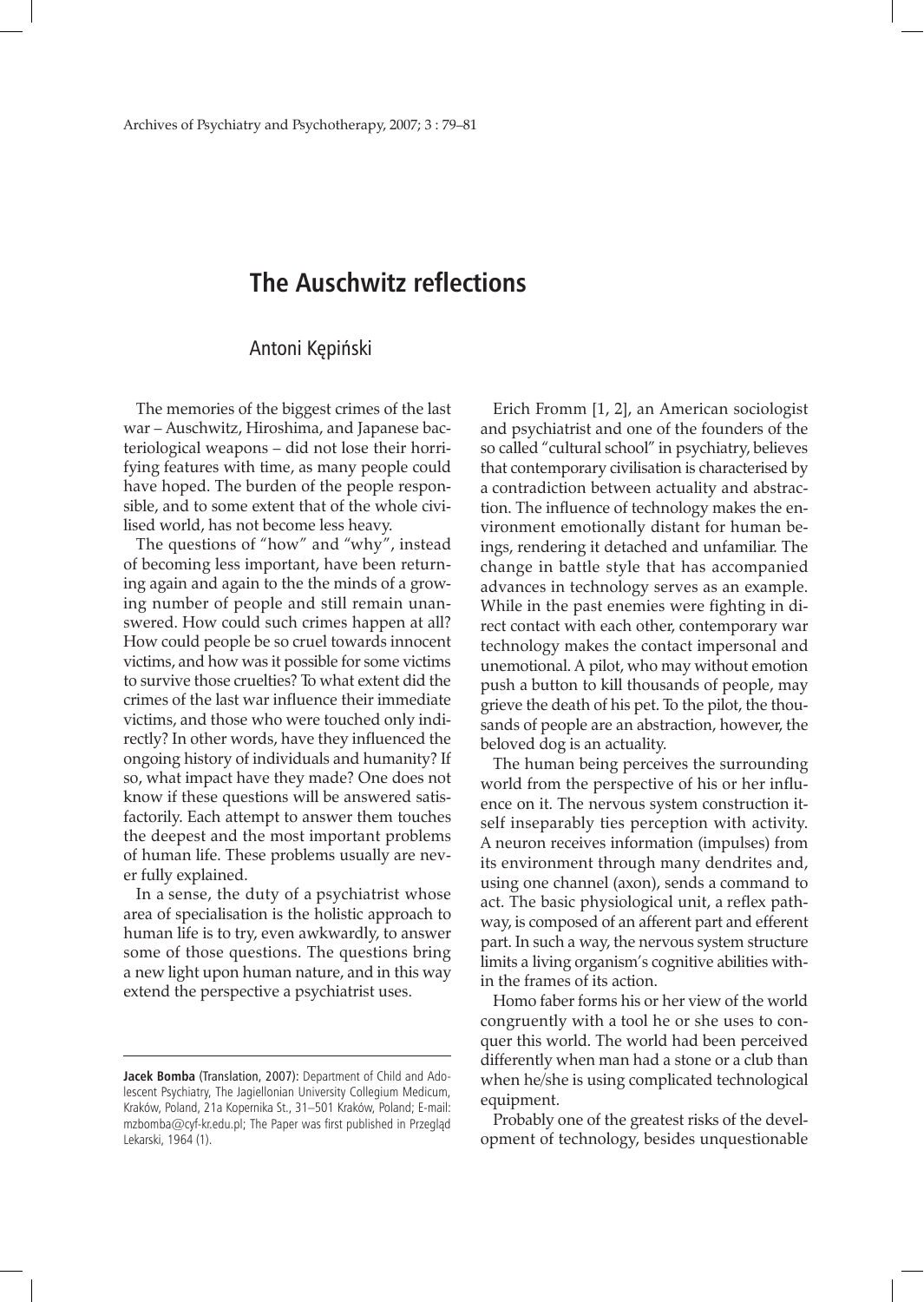profits, is the technical approach to the whole world. In other words, the world is being conquered with the scope of machinery. Machinery becomes more important than human beings and becomes a criterion of human achievements. The surrounding world turns into something dead, emotionally unmoving, if not hostile. One can do anything with the world, according to actual needs. The human world is above all a social environment, so one approaches it in the same manner as one approaches other people and the community. A human being is a piece of machinery, more or less effective in his/her works, and needing a rest or repair from time to time. At times, chemical compounds must be administered or an operation performed, but then the human, or machine, may resume work. A community is a complicated piece of machinery, composed of millions of cog-wheels and gears (human beings), which can be steered or eliminated. Needless to say, this picture of the human world, and actually the whole living world, is not true.

A human being does not want to be regarded as a cog-wheel; his/her sense of freedom (Pavlovian liberty reflex) rebels against it, as well as his/ her need for emotional response. A human being can not be emotionally dull, as a part of machinery is; he or she must love and hate, and be loved and hated. By accepting the technical approach to the world one becomes not only alone and abandoned, but endangered as well. The world seems to be dangerous and hostile.

The feeling of emotional isolation arouses a longing for strong attachment, leading to the formation of artificial groups which serve any paranoiac system. An individual in such a group is tied with "eternal" bonds, and sacrifices everything for the grand "ideas". A sense of being a robot is compensated with the grandiosity of an "idea" and the emotional group bonds; without "comrades" one would stay a lonely cogwheel, nothing. For that reason, the decomposition of the monolithic unanimity of the group leads immediately to group dispersion. The complicated social machinery disarranges into useless gears and cogwheels – being artificial is temporary.

In the "machinery community", any sense of responsibility disappears. This responsibility is obviously essential for normal human development. In that type of community, one subordinates to orders only, becoming a robot, and his/her development is arrested at a dwarfed human being. Guilt, a normal consequence of crimes committed, decreases to null. It is difficult to feel guilty towards a subject (a gear cannot be offended), and it is difficult to feel guilty while being an automaton blindly fulfilling orders. Nevertheless, the absence of guilt does not eliminate responsibility; one remains responsible for his/her actions and for becoming a robot.

The problem is not in disavowing guilt of war criminals (however it is worth noting that they usually notoriously deny any guilt), nor in understanding the mechanism of war crimes (this is a very complicated and still unclear process). My aim is to turn attention to the risk of criminal behaviour, which is often inconsiderate, hidden within the technical approach to human beings and community. The technical approach to the world should not, of course, be confused with technological progress. The first may be dangerous, the latter – profitable.

In his book, Adolf Gawalewicz [3] says that only a few succeeded in escaping from "the waiting room to the gas chamber" (Auschwitz Block VII). The prisoners believed in "impossible, incredible things", meaning "they would get out, against all obstacles". It is obvious the belief itself was not enough, one had to mobilize oneself to act within the real limits of possibility – as minimal and hopeless as they were – to influence one's behaviour. One had to be an "active muslim". The author brings up a significant example showing the importance of the words "I want" for survival in the concentration camp. "Who thought another way, did not live. One night one of my colleagues, still in very good physical condition, confessed to me: I am fed up, this all is hopeless, and I do not want to live any longer. A couple of hours later we took his corpse out from the block."

One should not forget that not so long ago, before World War II, the majority of psychiatrists and psychologists were of the opinion that free will did not exist. However, in a situation of maximal slavery and complete disregard of human dignity and ability to make a choice, the will to survive appeared to be decisive for survival.

It may seem paradoxical, but those who were in a terminal situation could say "I want" or "I do

Archives of Psychiatry and Psychotherapy, 2007; 3 : 79–81